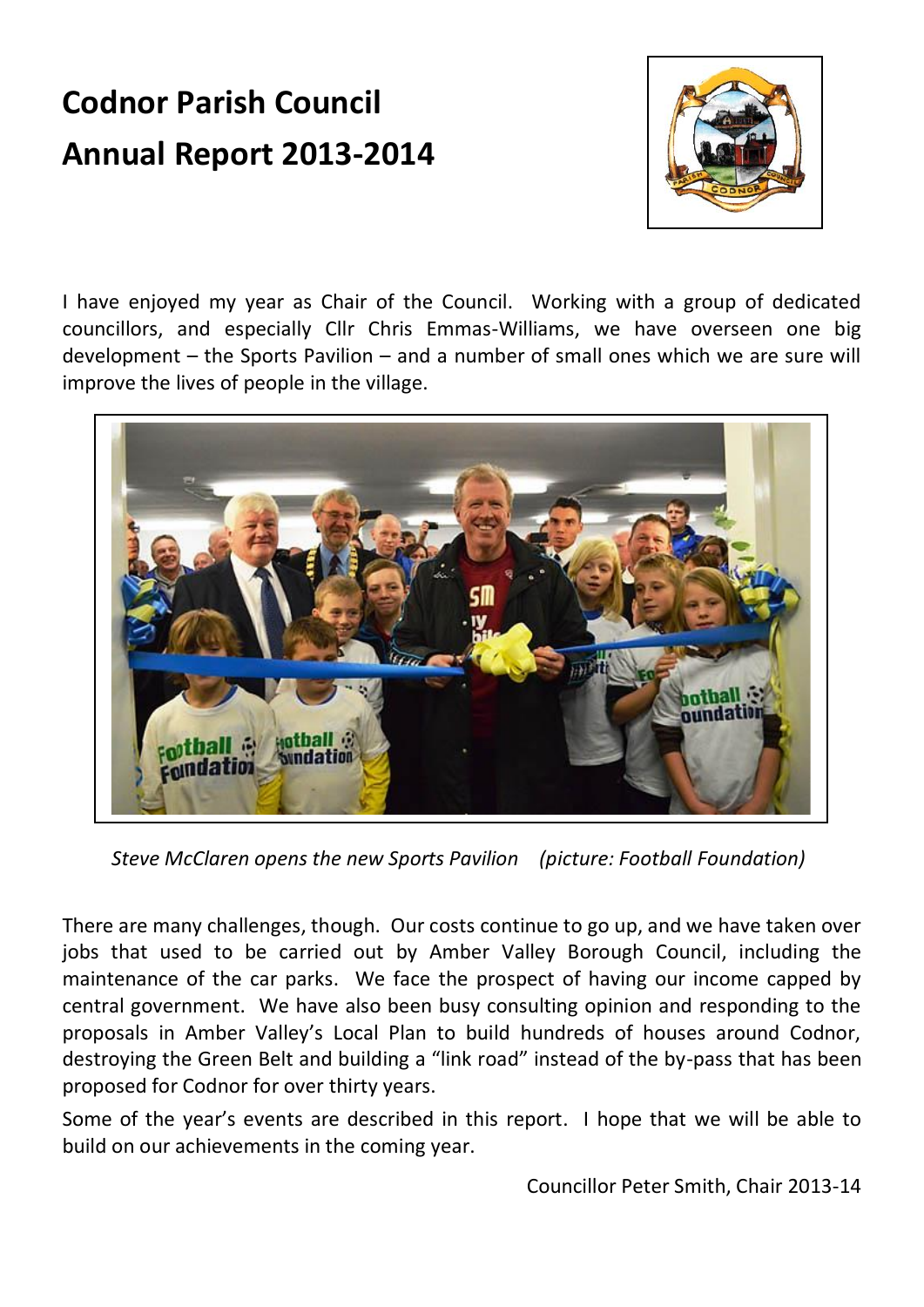# **The Sports Pavilion**

Our new £450,000 facility was opened on  $18<sup>th</sup>$  November by Derby County manager Steve McClaren. Since then it has hosted football and cricket training and matches, social events, civic functions and Parish Council meetings, as well as being available for private hire. It is rapidly proving its worth as a focus for the community.

## **Welcome**

In September, we welcomed a new Parish Councillor, Cllr Rebecca Deans.

# **Environment**

Our Parish Warden, Daryl Hemsell, continues to provide Codnor with an excellent service. He has recently been helped by Neil Rumfitt, of 4 Occasions, Market Place, Codnor, who has voluntarily offered to open and close the Market Place toilets. This has meant longer opening hours for the toilets.

The Best Kept Garden and Allotment competitions have again been organised by the Parish Council and sponsored by Shipley Garden Centre. Anyone with a garden or allotment in the village may enter by contacting the clerk. The judging takes place in July.

The Community Payback team have helped clear the foliage around the Market Place toilets and have tidied up and repainted the railings and some of the facilities on the Alfreton Road playground. In addition some work has been done on the footpath from Goose Lane to the recreation ground by a work party from Amber Valley Ramblers. We are grateful to both organisations for their help.

As well as repairs to the barrier and curbs of the Market Place car park, and relining of the Mill Lane car park, the area around the Mining Wheel has been tidied and we have sought and received permission and funding from Amber Valley Borough Council to demolish Sheehy Hall and the old Scout Hut on the Alfreton Road recreation ground. They have also provided new gates for the Memorial Lych Gate at Crosshill.

Litter Picks led by councillors and scouts are well attended. More helpers are always welcome. For details please see Parish Council notice-boards and/or website.

The Parish Council maintains the provision of free doggie bags for Codnor dog owners. These can be collected from the Newsagents, Mill Lane, the Post Office, Market Place, M & C Hunts, Heanor Road, and the Jessop Arms, Jessop Street, Codnor. Dog fouling is a health hazard and all dog owners are asked to help keep Codnor clean and safe.

# **Police**

PC Anna Wellberry along with PCSO Alison Dare and PCSO Sarah Dufton have maintained an effective police presence, ensuring that public safety in the community is maintained.

Codnor residents are requested to report non-emergency calls to the Police on telephone number **101 o[r www.derbyshire.police.uk](http://www.derbyshire.police.uk/)**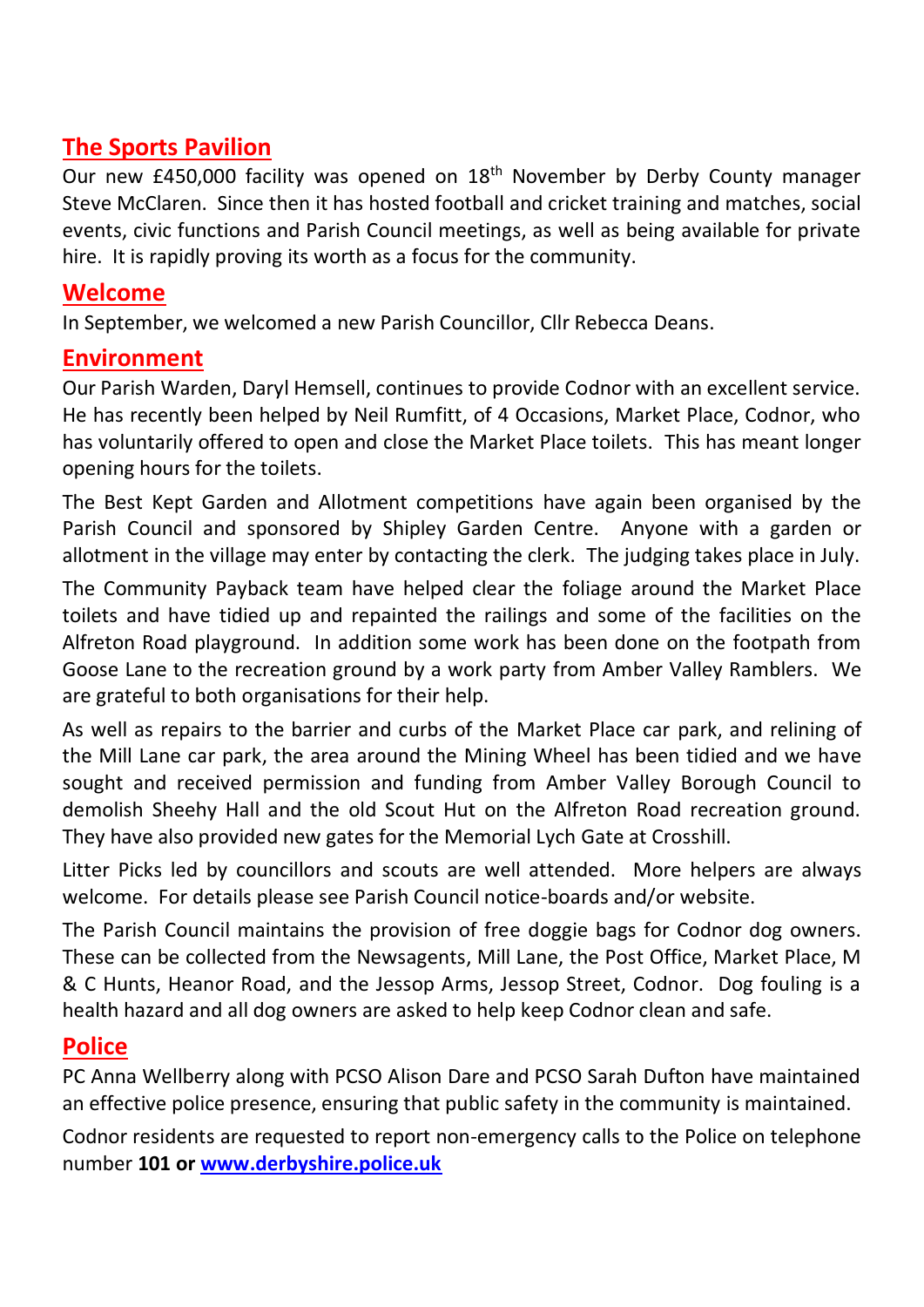## **Youth Bus**

Young people accessing the Youth Bus service, which visited the Codnor area 19 times from April 2013 to March 2014, saw 101 visits. This number indicates the need and success of the service

### **Annual Events**

Codnor Fun Day, organised by the Amber Valley Rotary Club, enjoyed lovely weather and good attendance. Music was provided by the Belper Town Wind Band, sponsored by Codnor Parish Council.

The Band Concert at Highfields was well attended this year in reasonable weather. The Newstead Brass Band provided the musical entertainment. The event was generously sponsored by Friends of Highfields and Codnor Parish Council.

The best, free, spectacular Bonfire/Fireworks event in Derbyshire was again provided by Spyrotechnics. In spite of poor weather, the bonfire blazed and the fireworks were fantastic. The collection totalled £717 (which included a £200 donation from Bert Holland, the fairground operator). This was distributed, at a presentation held in February 2014, to the various voluntary organisations who contributed once again to the success of the event.

Carols round the Tree was again supported by the Salvation Army Band accompanied by the children from Codnor Primary School singing some Christmas songs for us. The event was well attended. The increased collection of £130 was donated to Children in Need. After the event, everyone was welcomed to Codnor Methodist Church for refreshments.



The Codnor and Crosshill Christmas Lights display has again been enhanced and provided by LITE Ltd.

Codnor Civic Service was held at St James' Church. The congregation included local dignitaries, members of local churches, our police and representatives of local organisations. The service

was led by Rev Christopher Holden, the sermon was given by the Rev Phillip Taylor, of the Methodist Church. The music group led the singing of hymns and members of the church provided refreshments afterwards.

### **Finance**

As in previous years the draft precept for 2013-2014 was published for public comment; none was received.

The Parish Council's 2013/2014 revenue income was £52,517.72. Total expenditure was £61,738.77. Restricted monies in reserve £36,513.69. The precept for 2013/2014 was £48,000. The 2014/2015 precept is £50,453.

The total amount given in grants and awards was £958.75.